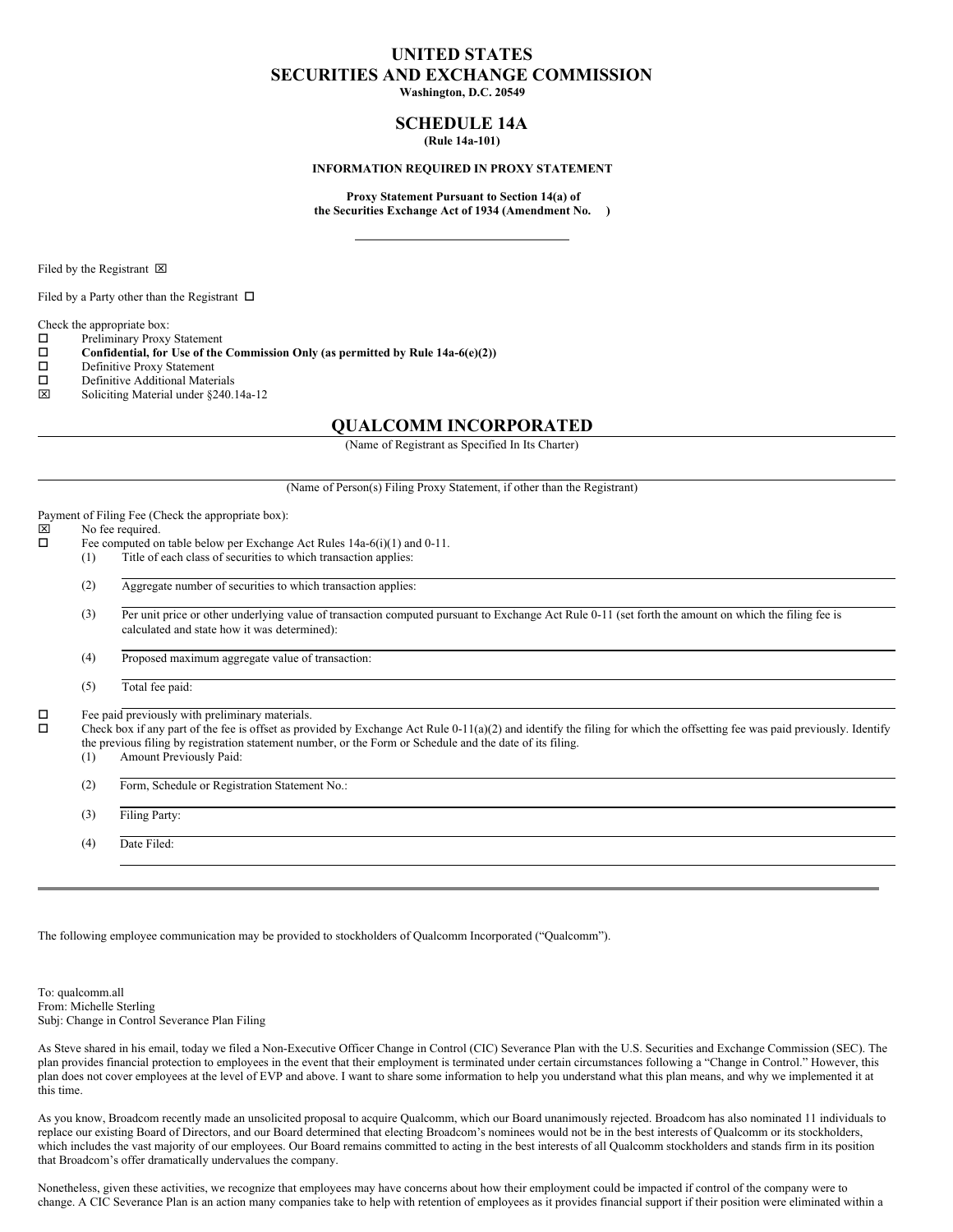certain period of time after a Change in Control. It also helps mitigate concerns that job candidates might have about joining Qualcomm during this period of uncertainty.

The SEC filing may generate media coverage and fuel speculation about future plans. I want to strongly affirm that our adoption of the CIC Severance Plan is not intended to signal any new developments with regard to Broadcom's proposal or Board nominations. It is an action taken by Qualcomm's Board of Directors to support and retain our employees.

We are confident we have the right strategy, roadmap and employee talent to drive our future success, and we want to help all employees remain focused on the growing set of opportunities ahead so that we can continue to create value for the company and our stockholders. We hope this proactive measure will help alleviate uncertainty and provide security.

FAQs about this filing are provided below, and I encourage you to read through them for an overview of the plan.

Michelle Sterling EVP, Human Resources

#### **What is a Change in Control?**

Under the plan, a "Change in Control" would generally occur if either (1) there were a transaction following which our pre-Change in Control stockholders ceased to own a majority of the resulting company's stock or (2) there were a replacement of the majority of our current Board of Directors unless the new directors were approved by our current Board of Directors. In addition, our stock plan was amended so that the same definition applies in both plans.

# **Why did Qualcomm establish this Change in Control Severance Plan?**

Qualcomm has maintained a practice of providing a supportive severance package to those whose jobs are eliminated in any layoff or restructuring. These practices, however, are not guaranteed by U.S. law or contract, and there is the possibility that an acquiring entity may provide support that is less than what Qualcomm would otherwise provide. Thus, employees may consider leaving the company because of the uncertainty in their financial position if their job was eliminated. This plan is designed to encourage employees to stay, knowing they have adequate protection in the event of a job elimination after a Change in Control. In addition, the news of a possible acquisition, even if unlikely, may affect the ability of Qualcomm to recruit new talent; therefore, having a documented severance plan helps mitigate some of these concerns.

#### **Did we already have a Severance Plan?**

While we already have robust severance practices, until now they had not been formalized in a plan such as this. By documenting this plan, and by including a condition that the benefits provided in the plan may not be reduced for at least two years after a Change in Control, we are providing more security to our employees in the event that a Change in Control takes place. We also made enhancements (i.e., minimum cash severance amounts) to ensure employees with less tenure would receive supportive assistance.

## **What are the components of the Change in Control Severance plan?**

Under the plan, if a Change in Control were to take place and an employee were to incur a severance-qualifying termination, the employee would receive a cash severance package based on his or her job level and years of service. We have also established cash severance minimum amounts to ensure employees with less tenure would receive supportive assistance. As mentioned above, the same definition of Change in Control is in our stock plan, which means that any unvested stock awards would vest upon a qualifying termination. Employees would also receive outplacement support and U.S.-based employees would receive paid health care coverage through COBRA for the length of the severance period, but capped at 18 months.

# **Where can I get more information?**

You can view a plan summary and additional FAQshere.

# **Additional Information**

Qualcomm has filed a preliminary proxy statement and WHITE proxy card with the U.S. Securities and Exchange Commission (the "SEC") in connection with its solicitation of proxies for its 2018 Annual Meeting of Stockholders (the "2018 Annual Meeting"). QUALCOMM STOCKHOLDERS ARE STRONGLY ENCOURAGED TO READ THE DEFINITIVE PROXY STATEMENT (AND ANY AMENDMENTS AND SUPPLEMENTS THERETO) AND ACCOMPANYING WHITE PROXY CARD WHEN THEY BECOME AVAILABLE AS THEY WILL CONTAIN IMPORTANT INFORMATION. Stockholders may obtain the proxy statement, any amendments or supplements to the proxy statement and other documents as and when filed by Qualcomm with the SEC without charge from the SEC's website at www.sec.gov.

#### **Certain Information Regarding Participants**

Qualcomm, its directors and certain of its executive officers may be deemed to be participants in connection with the solicitation of proxies from Qualcomm's stockholders in connection with the matters to be considered at the 2018 Annual Meeting. Information regarding the identity of potential participants, and their direct or indirect interests, by security holdings or otherwise, is set forth in the proxy statement and other materials to be filed with the SEC. These documents can be obtained free of charge from the sources indicated above.

#### **Cautionary Note Regarding Forward-Looking Statements**

Any statements contained in this communication that are not historical facts are forward-looking statements as defined in the U.S. Private Securities Litigation Reform Act of 1995. Words such as "anticipate," "believe," "estimate," "expect," "forecast," "intend," "may," "plan," "project," "predict," "should," "will" and similar expressions are intended to identify such forward-looking statements. These statements are based on Qualcomm's current expectations or beliefs, and are subject to uncertainty and changes in circumstances. Actual results may differ materially from those expressed or implied by the statements herein due to changes in economic, business, competitive, technological, strategic and/or regulatory factors, and other factors affecting the operations of Qualcomm. More detailed information about these factors may be found in Qualcomm's filings with the SEC, including those discussed in Qualcomm's most recent Annual Report on Form 10-K and in any subsequent periodic reports on Form 10- Q and Form 8-K, each of which is on file with the SEC and available at the SEC's website at www.sec.gov. SEC filings for Qualcomm are also available in the Investor Relations section of Qualcomm's website at www.qualcomm.com. Qualcomm is not obligated to update these forward-looking statements to reflect events or circumstances after the date of this communication. Readers are cautioned not to place undue reliance on these forward-looking statements, which speak only as of their dates.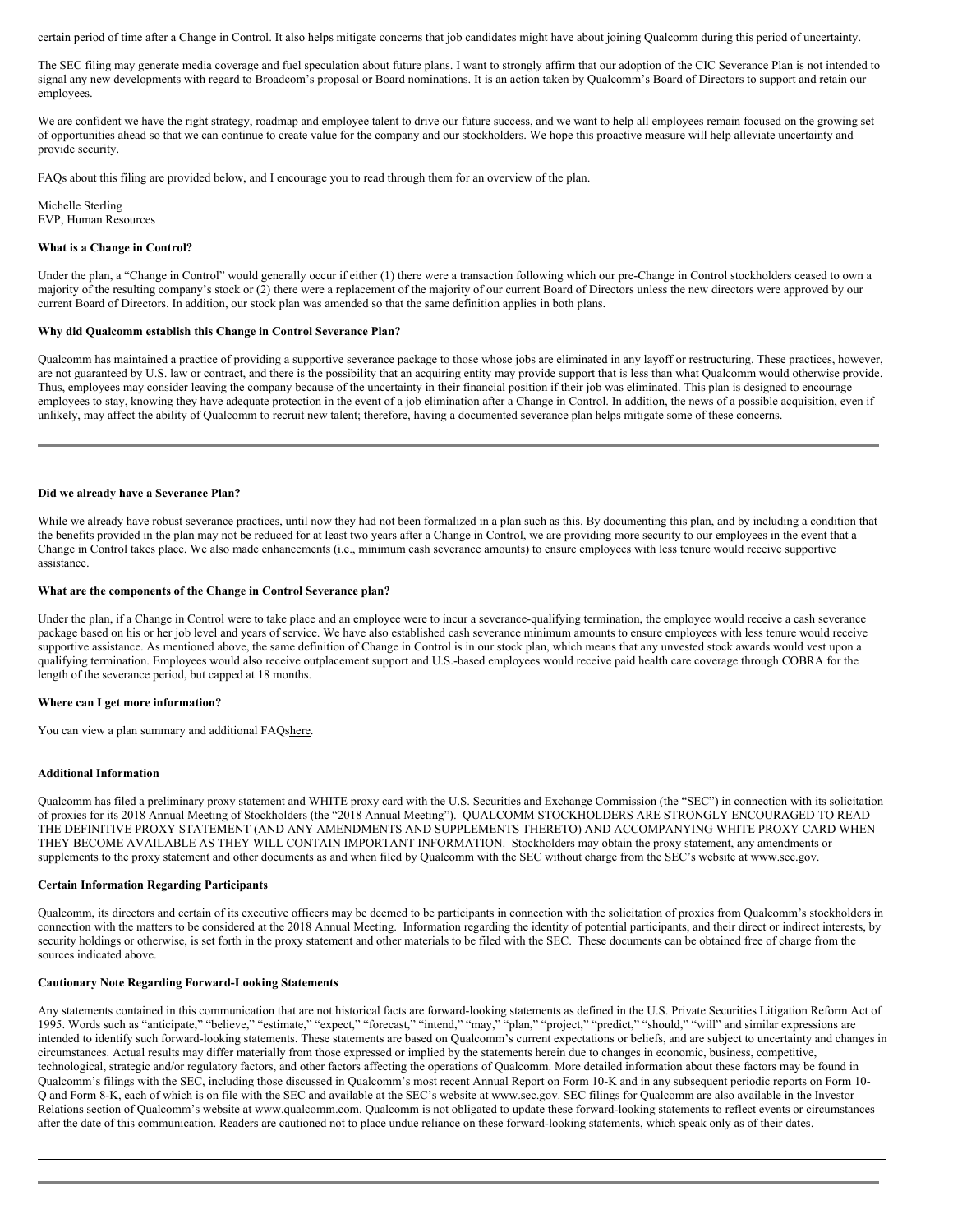#### **Qualcomm Change in Control Severance Plan**

Qualcomm has filed a Non-Executive Officer Change in Control (CIC) Severance Plan with the U.S. Securities and Exchange Commission (SEC), which provides financial protection to employees in the event that their employment is terminated under certain circumstances following a "Change in Control." This plan does not cover employees at the level of EVP and above.

The following chart provides an overview of the of the CIC Severance Plan elements. The cash severance is determined by an employee's job level. If you don't see your job level listed on the chart, you can look up your Job Code in MySource (My Info —> Compensation —> Salary/Job Summary) and then view the job code list to see which severance group it aligns with.

| <b>Change of Control Severance Plan Elements</b>                                                                                                                                |                                                                                                                       |
|---------------------------------------------------------------------------------------------------------------------------------------------------------------------------------|-----------------------------------------------------------------------------------------------------------------------|
| <b>Cash Severance</b>                                                                                                                                                           | <b>Based on Base Pay</b>                                                                                              |
| Severance Group 1:<br>Support/Administrative                                                                                                                                    | 2 weeks plus an additional 2 weeks for every year of service<br>(with a minimum of at least 4 weeks cash severance)   |
| Severance Group 2:<br>Associate & Intermediate/Professional                                                                                                                     | 4 weeks plus an additional 2 weeks for every year of service<br>(with a minimum of at least 8 weeks cash severance)   |
| Severance Group 3:<br>Senior & Staff<br>Sr/Mgr & Staff/Mgr<br>Supervisor, Associate Manager,<br>Manager, Senior Manager                                                         | 8 weeks plus an additional 2 weeks for every year of service<br>(with a minimum of at least 16 weeks cash severance)  |
| Severance Group 4:<br>Senior Staff & Principal<br>Sr Staff/Mgr & Principal/Mgr<br>Staff Manager, Director, & Senior Director<br>Counsel Associate, Counsel,<br>& Counsel Senior | 12 weeks plus an additional 2 weeks for every year of service<br>(with a minimum of at least 26 weeks cash severance) |
| Severance Group 5:<br>VP & SVP                                                                                                                                                  | 16 weeks plus an additional 2 weeks for every year of service<br>(with a minimum of at least 52 weeks cash severance) |
| <b>Severance Cap</b>                                                                                                                                                            | No Cap                                                                                                                |
| Prorated Bonus Target (for year of<br>termination)                                                                                                                              | SVP and VP only                                                                                                       |
| Health Coverage (for U.S. employees)                                                                                                                                            | Paid COBRA coverage through severance period<br>(with a maximum of 18 months)                                         |
| Outplacement                                                                                                                                                                    | Per current practice                                                                                                  |
| <b>Equity Plan Change of Control Elements</b>                                                                                                                                   |                                                                                                                       |
| <b>Equity Acceleration</b>                                                                                                                                                      | Acceleration upon CIC and qualifying termination per our stock plan<br>and award agreement.                           |

Employees of the RF360 Joint Venture are included as part of this overall plan. Further information will be provided at a later date.

#### **Frequently Asked Questions**

# **What is a Change in Control?**

Under the plan, a "Change in Control" would generally occur if either (1) there were a transaction following which our pre-Change in Control stockholders ceased to own a majority of the resulting company's stock or (2) there were

a replacement of the majority of our current Board of Directors unless the new directors were approved by our current Board of Directors. In addition, our stock plan was amended so that the same definition applies in both plans.

# **Why did Qualcomm establish this Change in Control Severance Plan?**

Qualcomm has maintained a practice of providing a supportive severance package to those whose jobs are eliminated in any layoff or restructuring. These practices, however, are not guaranteed by U.S. law or contract, and there is the possibility that an acquiring entity may provide support that is less than what Qualcomm would otherwise provide. Thus, employees may consider leaving the company because of the uncertainty in their financial position if their job was eliminated. This plan is designed to encourage employees to stay, knowing they have adequate protection in the event of a job elimination after a Change in Control. In addition, the news of a possible acquisition, even if unlikely, may affect the ability of Qualcomm to recruit new talent; therefore, having a documented severance plan helps mitigate some of these concerns.

# **Did we already have a Severance Plan? How is this different?**

While we already have robust severance practices, until now they had not been formalized in a plan such as this. By documenting this plan, and by including a condition that the benefits provided in the plan may not be reduced for at least two years after a Change in Control, we are providing more security to our employees in the event that a Change in Control takes place. We also made enhancements (i.e., minimum cash severance amounts) to ensure employees with less tenure would receive supportive assistance.

#### **What are the components of the Change in Control Severance plan?**

Under the plan, if a Change in Control were to take place and an employee were to incur a severance-qualifying termination, the employee would receive a cash severance package based on his or her job level and years of service. We have also established cash severance minimum amounts to ensure employees with less tenure would receive supportive assistance. As mentioned above, the same definition of Change in Control is in our stock plan, which means that any unvested stock awards would vest upon a qualifying termination. Employees would also receive outplacement support and U.S.-based employees would receive paid health care coverage through COBRA for the